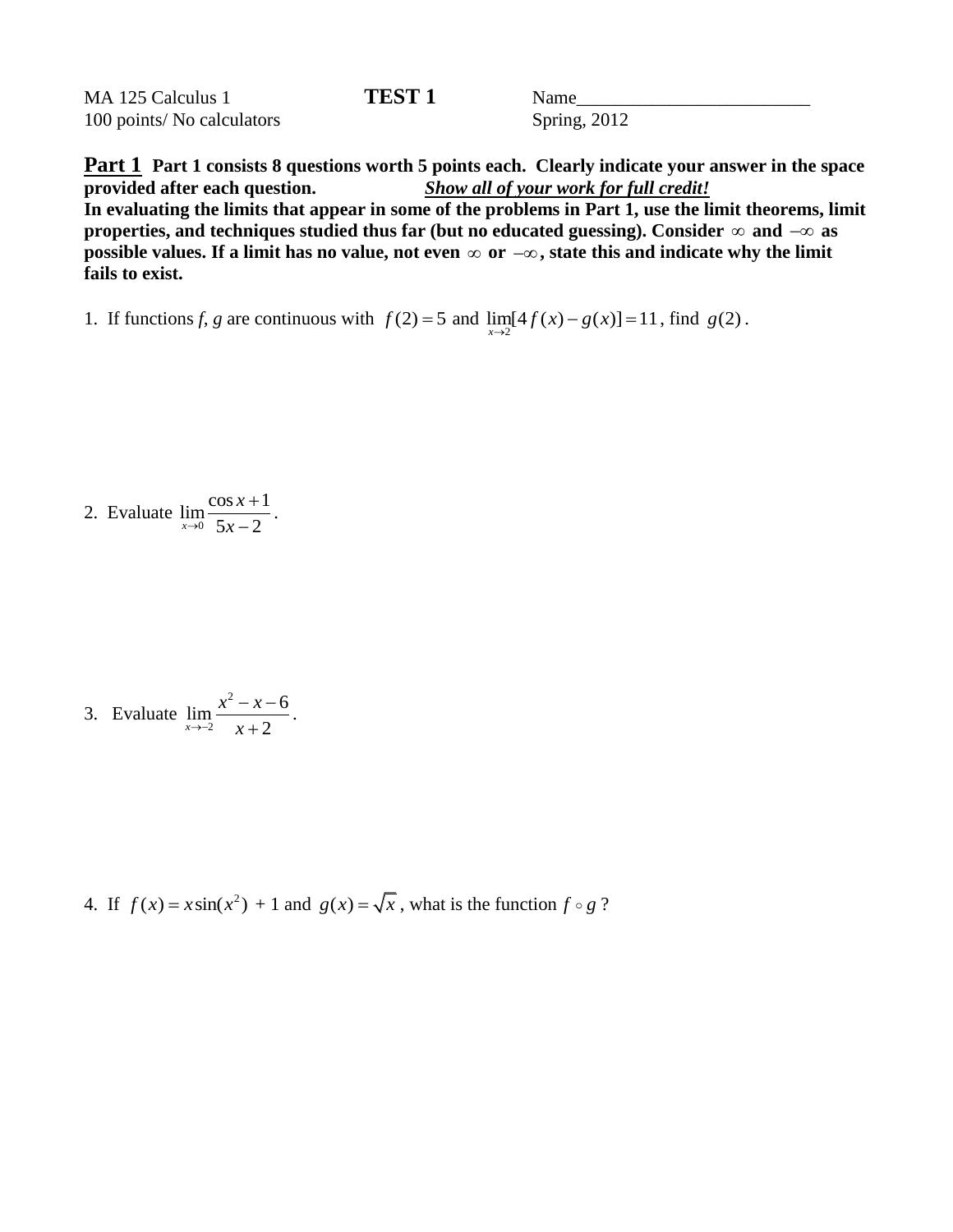5. Determine the *x*-values where the following function 2 2 1  $2x - 3$  $y = \frac{x}{2}$  $x^2 - 2x$  $=\frac{x^2-1}{2}$  $-2x-3$ **fails** to be continuous.

6. Evaluate 
$$
\lim_{x \to \infty} \frac{-3x^2 + 2x}{9x^2 - 4x + 1}
$$

7. Evaluate 
$$
\lim_{x \to 2^+} \frac{1-x}{x-2}
$$

8. Evaluate 
$$
\lim_{h \to 0} \frac{(1+h)^2 - 1}{h}.
$$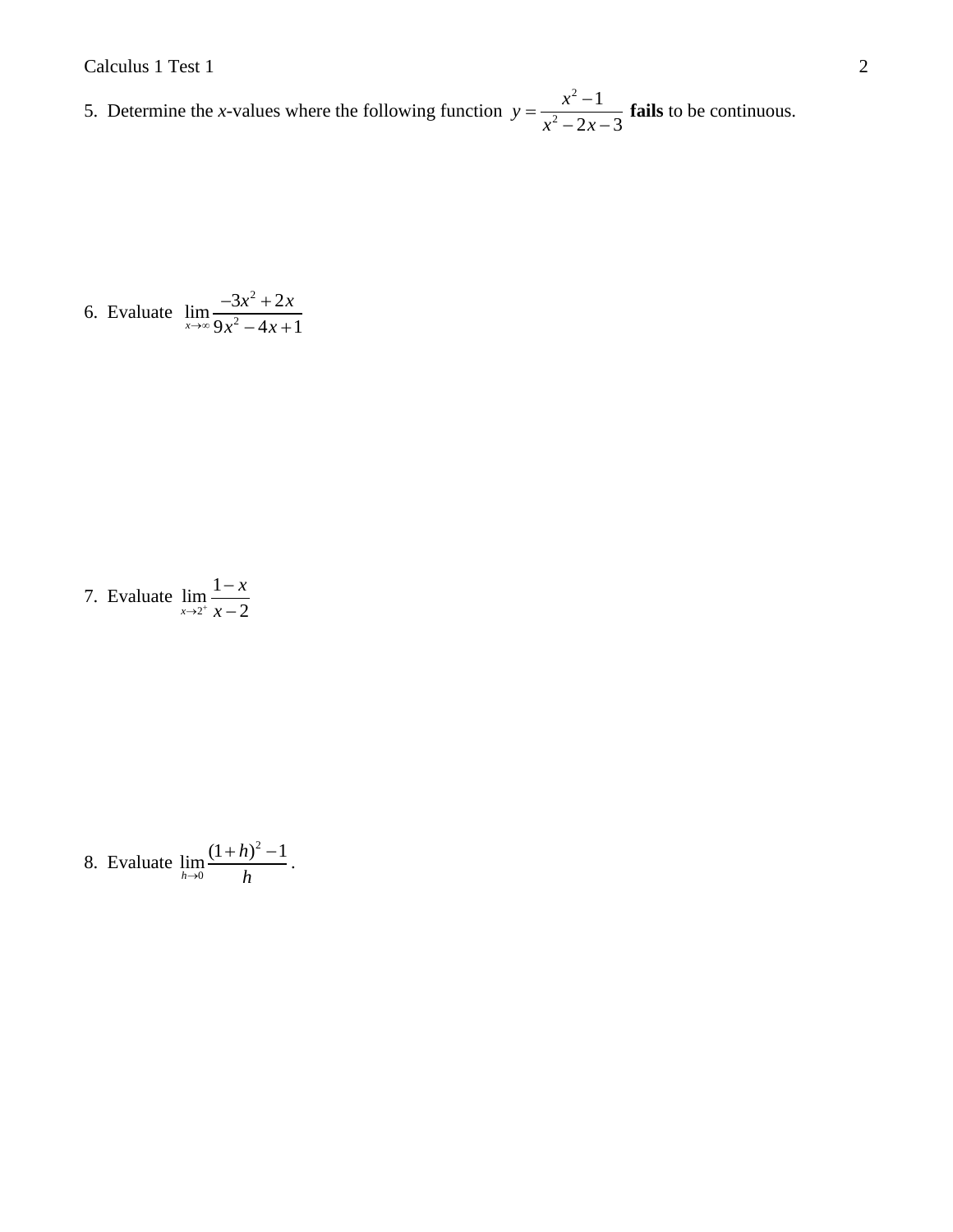**Part 2. Part 2 consists of 5 problems #1 is worth 12 points, #2-4 are worth 10 each, and #5 is worth 18 points. Again, show all the work required to work the problems.** A final answer (even if correct) without the relevant steps will not earn full credit.

1. a. Suppose the position *s* (in feet) of a particle moving along the *y*-axis at time *t* (in sec) is given by  $s = y = t^2 - 2t$ ,  $t \ge 0$ . Find the **average** velocity  $v_{ave}$  (complete with units of measure) of the particle over the time interval from  $t = 1$  to  $t = 4$  seconds.

b. Find the equation of the tangent line to the function  $y = f(x)$  at the point P whose x-coordinate is 2 if it is known that  $f(2) = -3$  and  $f'(2) = 7$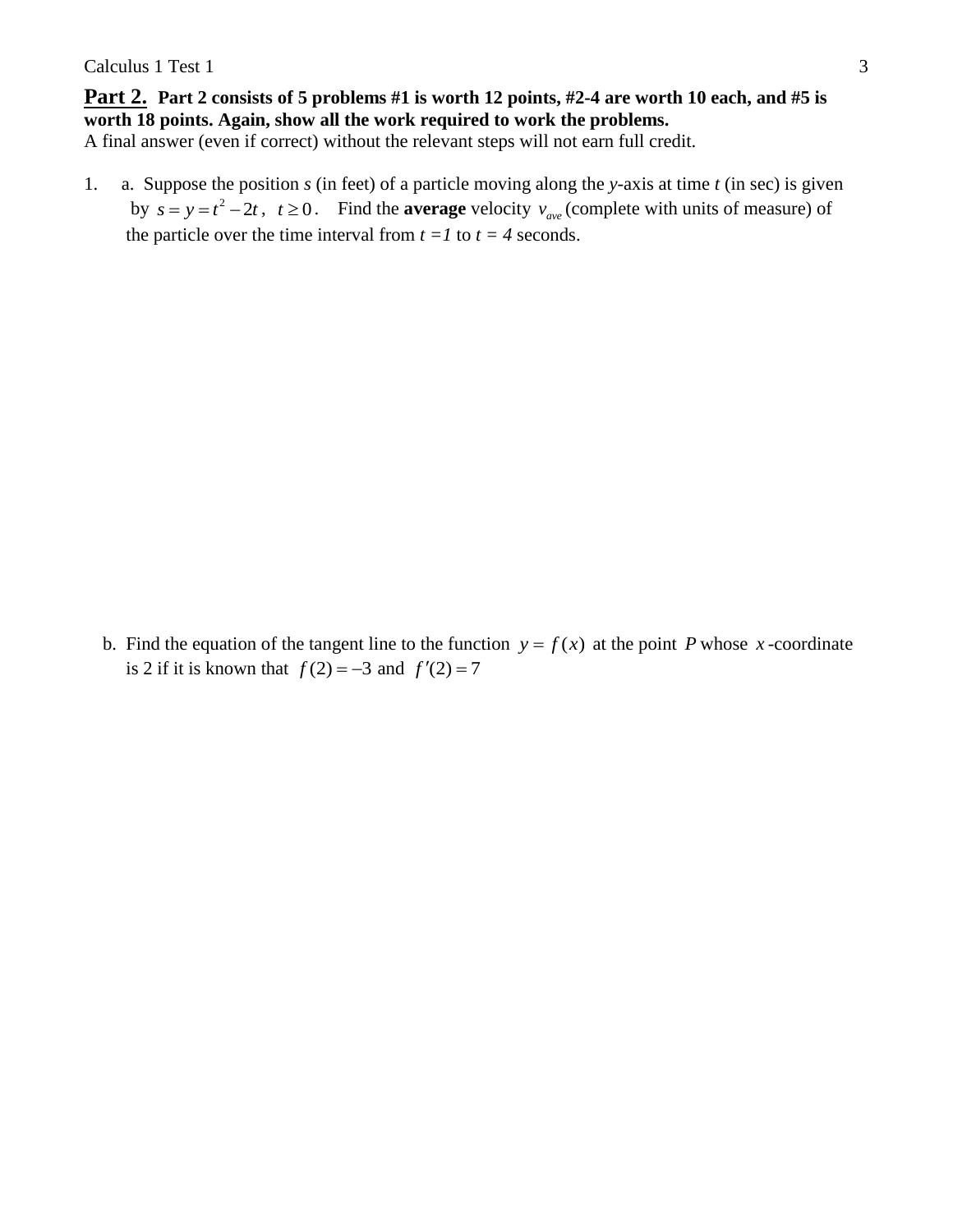Calculus 1 Test 1 4

2 a. For what value of the constant  $c$  is the function  $f(x) = \begin{cases} x^2 + c & \text{if } x \ge 2 \\ 0 & \text{if } x > 2 \end{cases}$ 8 if  $x < 2$  $f(x) = \begin{cases} x^2 + c & \text{if } x \\ 0 & \text{if } x \end{cases}$  $cx+8$  *if* x  $=\begin{cases} x^2+c & \text{if } x \geq 2 \\ -cx+8 & \text{if } x < 2 \end{cases}$ continuous at  $x = 2$ ?

b. Does the  $\lim_{x\to\infty} \sin x$  have a value? If so, what is the value (include  $\infty$  *and*  $-\infty$  as possible values)? If not, why not?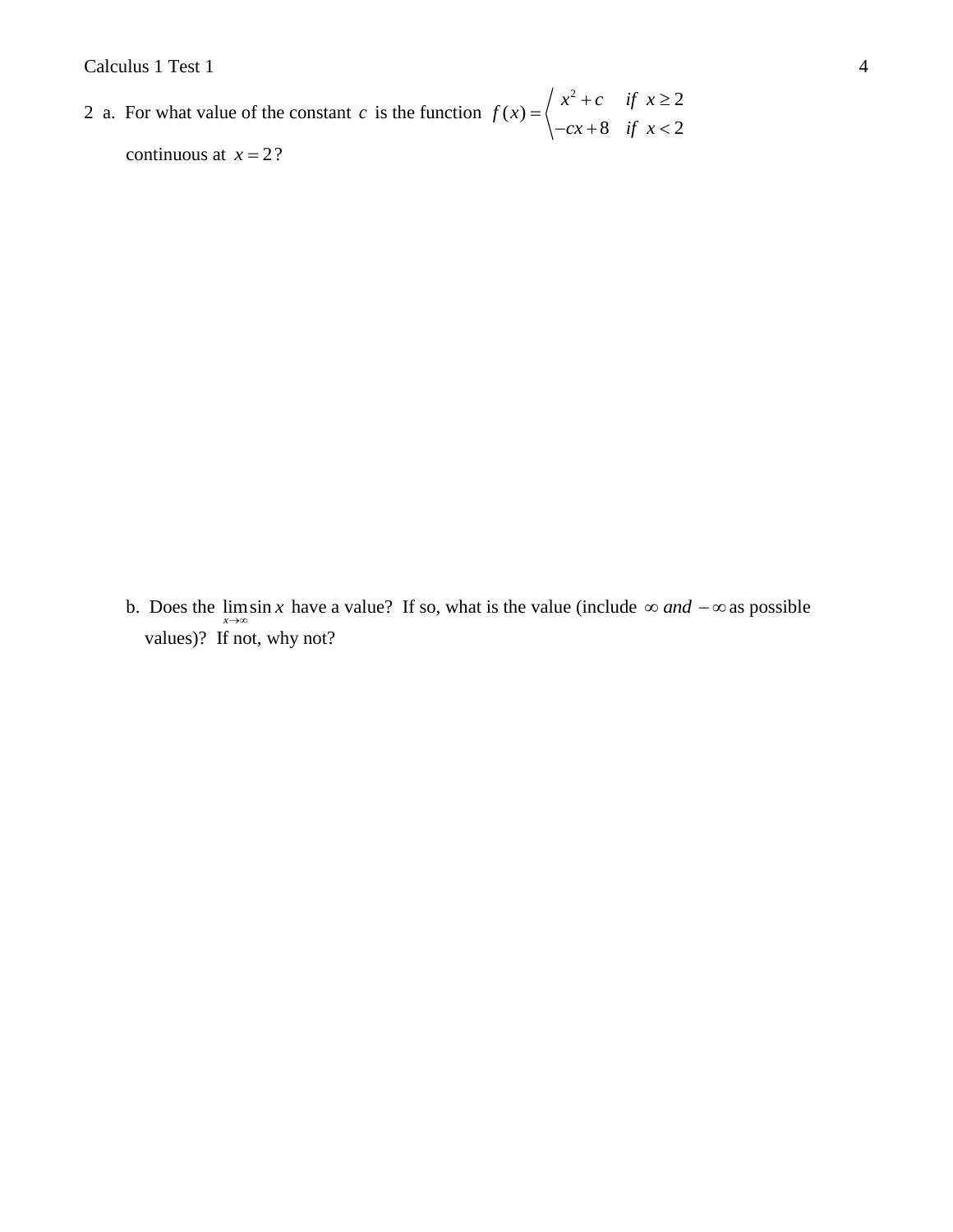.

3. Let  $f(x) = \frac{3}{x}$ *x*  $=$   $\frac{3}{x}$ . Use the *limit definition of the derivative* to find the derivative  $f'(x)$ .

4. Sketch the graph of an example of a function *f* such that

| $\lim_{x\to 0^-} f(x) = 1,$    | $\lim_{x \to 0^+} f(x) = -1,$ | $f(0)$ is undefined | $\lim_{x \to 0} f(x) = -1$ |
|--------------------------------|-------------------------------|---------------------|----------------------------|
| $\lim_{x \to 2^{-}} f(x) = 0,$ | $\lim_{x \to 2^+} f(x) = 1$   | $f(2)=1,$           |                            |